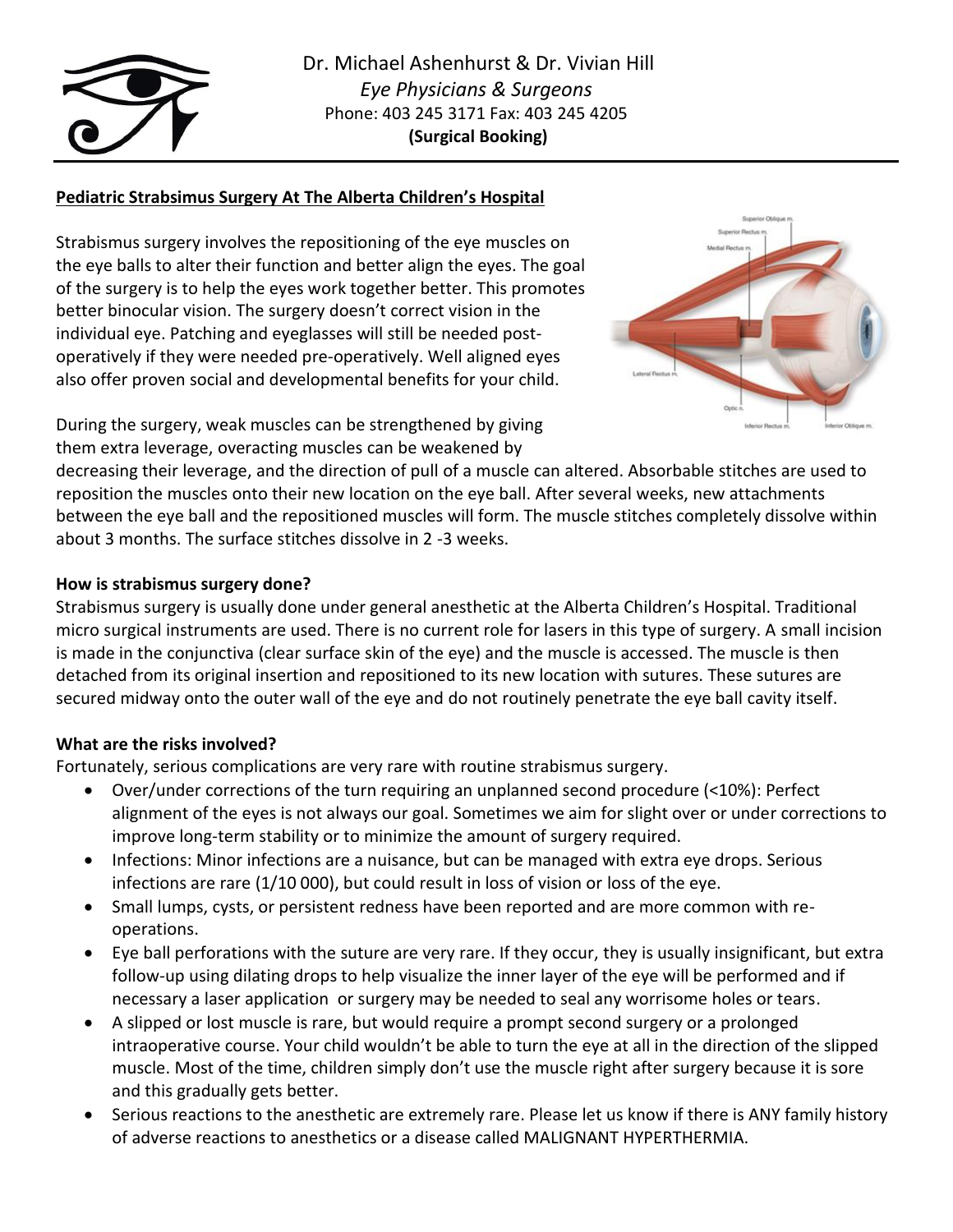Dr. Hill uses pre-operative measurements (orthoptics) to help calculate the amount of repositioning required and even which eye(s) should be operated on for the best possible results.

# **All preoperative appointments must be attended to avoid the possibility of the surgery being cancelled.**

The Alberta Children's Hospital is located at:

28 Oki Drive NW Calgary, Alberta T3B 6A8

You can visit [www.calgaryhealthregion.ca/achsurgery](http://www.calgaryhealthregion.ca/achsurgery) to help your family prepare for surgery. There is information on what to expect, and how to care for your child at home. You will also find a photo tour about what happens on the day of surgery, tips for teens, questions about anesthesia, and advice on how to discuss surgery with your child.

Most procedures done out of the Alberta Children's Hospital are a day surgery, meaning your child will be able to go home the same day. Sometimes, however, it is required that they stay overnight for one or two days.

## *In The Weeks Before Surgery*

The Pre-Admission Clinic (PAC) staff will phone you 1-2 weeks before the surgery to go over your child's health history, give you instruction on getting your child ready for surgery, and answer any questions you may have.

Do not give your child medicine that has aspirin in it (like ASA, Aspirin, or Asaphen) or ibuprofen (like Motrin or Advil) 10 days before surgery. Please call PAC at (403)955-7953 if you have any questions.

Plan to have your other children stay with family or a friend on the day of surgery, as it can be a very long day for them. If this is not possible, Emily's Backyard, on the main level of the hospital offers free childcare. Space is limited, so please call (403)955-2500 or email  $eby@calgaryhealthregion.ca$  to book ahead.</u>

We ask that at least one parent be with your child on the day of surgery. If your child is staying overnight, one parent is welcome to stay at the bedside. Your surgeon will tell you how long your child will need to say home to recover. This will help you plan for days off work.

## *Special Information*

If for any reason, you need to cancel or postpone your child's surgery, please call surgical booking at (403)245- 3171. If it is within 24 hours of the surgery, you will also need to call the Short Stay Surgical Unit at (403)955- 7856.

For health situations, it is important for non-English speaking patients to use a certified healthcare interpreter. If you need a certified healthcare interpreter for the day of surgery, ask your surgeon's office to call (403)955- 1199 to arrange for an interpreter. You can also call the Pre-Admission Clinic at (403)955-7953.

If a yellow band is put on your child's wrist after blood work is done, please do not take it off. If it is taken off, your child will need to have another blood sample taken before surgery.

## *The Day Before Surgery*

Please call the hospital the day before your child's surgery to find out what time you should be at the hospital. **Please call (403)955-7856 between 1:00PM and 3:00PM.** If your child's surgery is on a Monday, or if Monday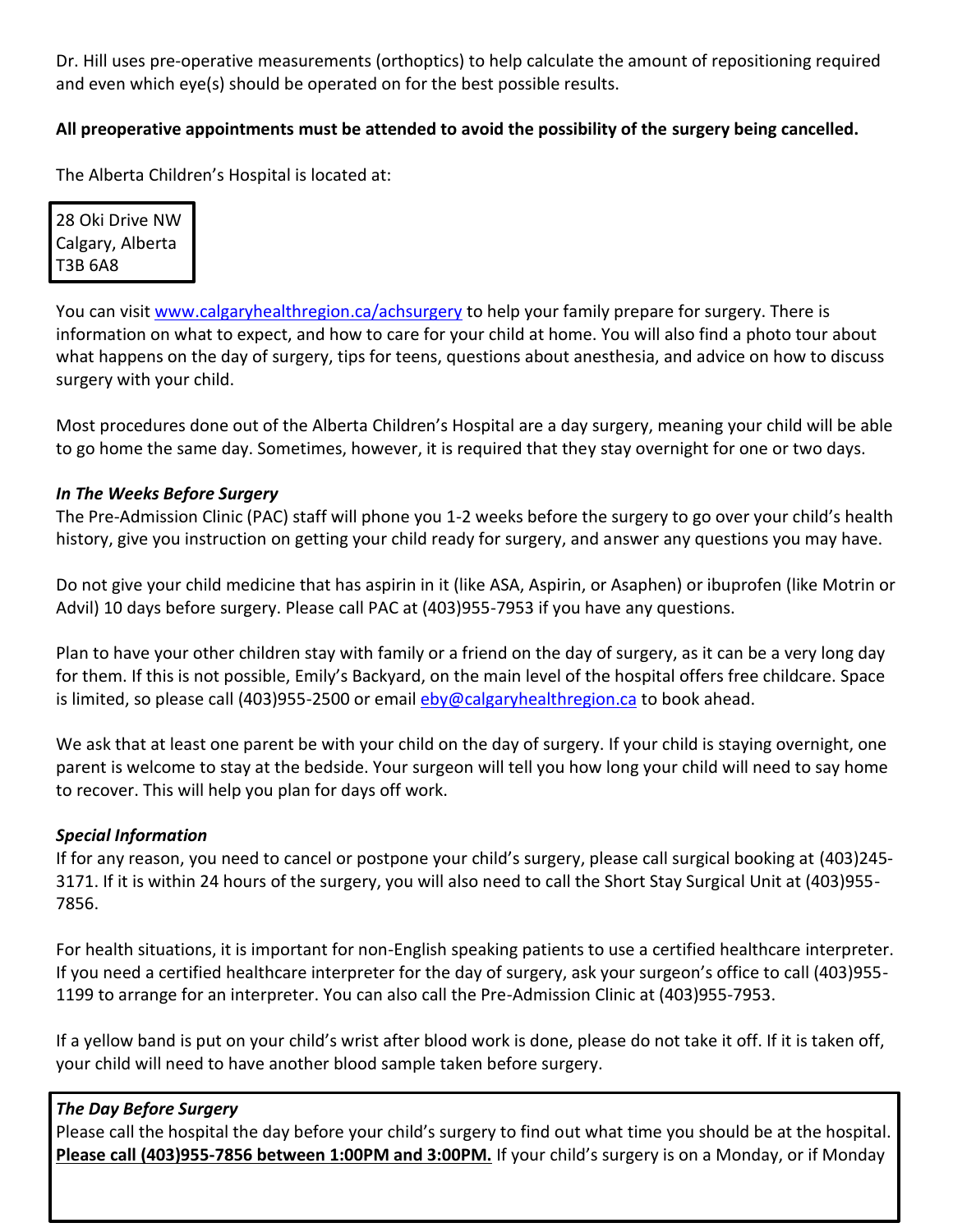is a holiday, please call the Friday before. We ask that you arrive on time. This gives the nurses enough time to get your child ready for surgery and work around any schedule changes.

## *Instructions About Eating and Drinking*

When you call the hospital, you will also be told when your child needs to stop eating or drinking before surgery.

It is very important you follow these instructions carefully. Your child's stomach needs to empty before he or she is given anesthesia (sleep medication). Your child cannot even have gum or candy on the day of surgery. If your child has something to eat or drink by mistake, the surgery may have to be delayed or cancelled.

# *If Your Child Becomes Sick*

If your child has a fever, cough, or flu symptoms within 1-2 days of surgery, please call your surgeon. If your child is sick within 24 hours of the surgery, please call the Short Stay Surgical Unit at (403)955-7856 to speak to a nurse. If you reach our answering machine, please leave a message.

You may be asked to still come in on the day of surgery. The doctor that gives your child the anesthesia will check your child and decide if the surgery should be postponed until your child is feeling better.

## *Bath/Shower*

Have your child take a bath or shower, including washing his or her hair the night before, or the morning of surgery. Braid long hair or tie it back in a ponytail. Use only plain elastics (no metal clips). Your child will also need to take off all make-up, nail polish, and jewelry (including body piercings) before coming to the hospital.

# *Medication*

The PAC staff will tell you what time to give your child any prescription medication(s) on the day of surgery. if you have questions about medications, please call (403)9557856 to speak to a nurse. Let us know if your child is stopping or starting any new medication before surgery.

# *Parking and Checking In*

There is lots of parking in the parkade, which is near the hospital's main entrance. A heated walkway connects the parkade to the hospital. There is disabled parking on each level of the parkade and in both of the outdoor parking lots. The outdoor lots are near the Emergency and Rehabilitation entrances.

Please go to the Admitting desk near the main entrance to check in.

# *What To Bring To The Hospital*

- Loose, comfortable clothes for your child to wear home.
- Warm socks/slippers and a zip-up hoodie/housecoat to wear with the hospital pajamas. A comfort item for your child to take into the operating room (toy, blanket, or stuffed animal)
- Any special medications including inhalers, insulin, or heart or seizure medications.
- Any special medical supplies needed for things like G-tube feedings, trach care, or diabetes.
- Toys, books, or hand held electronic games, DVD movies, and portable music players.
- Any special bottle, nipple, or sippy cup your child likes, so it can be used after surgery.
- Your child's Alberta Health Care card.

Pack your child's things in a small suitcase or backpack. Please put your child's name on all of his or her belongings. Make sure you leave all expensive items and jewelry at home.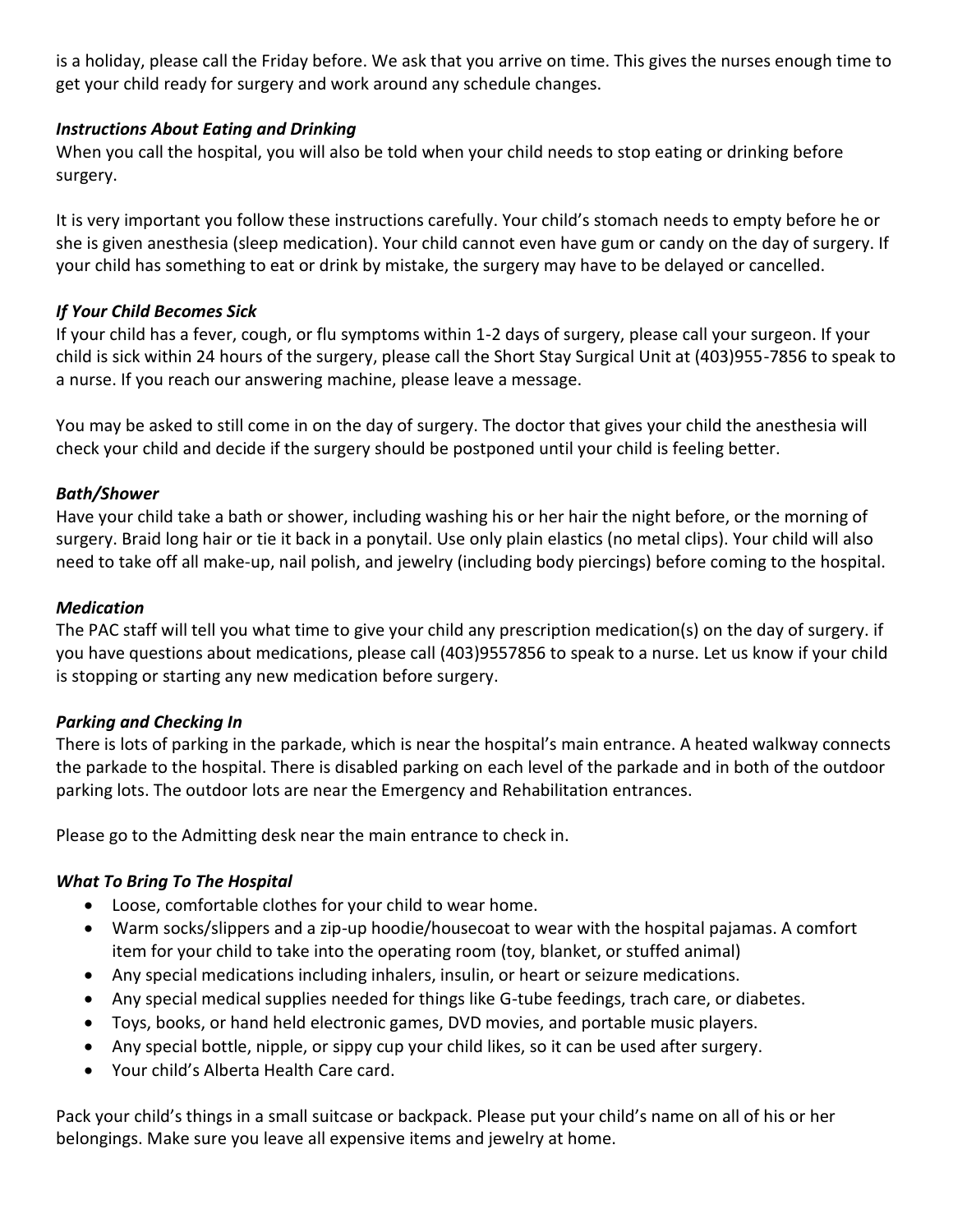## *When Your Child Goes Home*

To help you care for your child at home, you will be given a sheet of written instructions. There will be information on what to watch out for, when to call your surgeon, medication, diet, activity, and/or caring for your child's incision. Before you leave, your nurse will go over these instructions with you. Please ask us about anything that you do not understand.

It is best to have two adults for the drive home, so one person can take care of your child. If you came by bus, please ask someone you know to drive you home. The staff can also help you arrange for a taxi. It is a good idea to have a container or re-sealable plastic bag with you in case your child feels sick on the way home.

Have pain medicine like Tylenol or Tempra for when your child comes home. We also suggest you have extra fluids, such as soups, popsicles, and juices at home.

## *Specialized Care Plans*

Would your child benefit from a specialized care plan for surgery? For children with Autism, high anxiety, or other special needs, the day of surgery can be challenging. We would like to help your family develop a plan to prepare for surgery in a way that works best for your child. The hospital can provide you with details about the day, communicate your child's needs to the surgical team, and develop a coping plan for your child. A child life specialist can work with your family and the surgical team to help and support you. Please contact [child.life@ahs.ca](mailto:child.life@ahs.ca)

Programs are also offered out of the hospital every Tuesday to go in and learn all about the equipment, anesthesia, and see the surgical areas with your child to answer any questions they may have! It is recommended to do this at least 1-2 weeks before surgery. Contact the email above to register!

## **What can I expect after surgery?**

Your child may be nauseated and you should have Children's Gravol available. Reintroduce food slowly on the day of surgery. Start with clear fluids. The eye will look very red and it will feel sore. We suggest the regular use of children's Advil and Tylenol for the first 48 hours to control the pain. After this, use the pain medications on an as needed basis. Use the drops as prescribed. You may receive ointment from the hospital which can be used in addition to the drops, especially before bed. Ointment will sooth the eye, but will also blur the vision somewhat.

Please make sure you keep your follow-up appointments. Call the office if you are not sure when they are, or with any questions. (403) 245-3171.

#### **What is normal after surgery?**

| Double vision                                  | Low grade fever                         |
|------------------------------------------------|-----------------------------------------|
| Red eye                                        | Difficulty getting the drops in         |
| Pink tears or whitish mucous                   | Discomfort/scratchy eye                 |
| Reluctance to open the eye                     | Slight changes in eyeglass prescription |
| Swelling of the eyelids or small appearing eye | Slight blurriness                       |

#### **What is NOT normal after surgery?**

| Greenish or foul smelling discharge          | Inability to open the eye/swollen shut eye |
|----------------------------------------------|--------------------------------------------|
| An eye that doesn't move at all              | Extreme firmness around the eyelid         |
| Severe pain                                  | Red, tender, or extreme swollen lids       |
| Reduced vision (some blurriness is expected) |                                            |